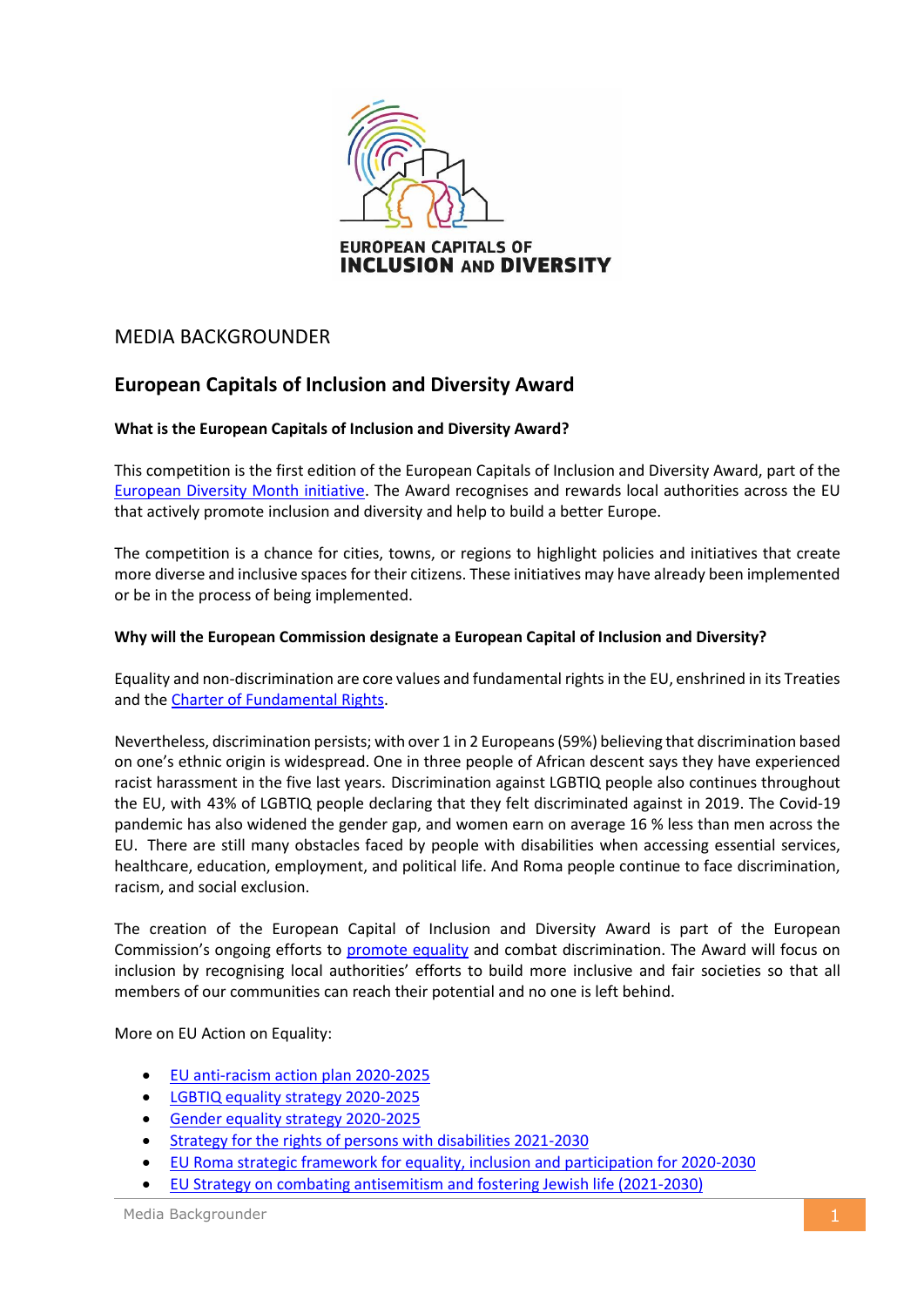## **Who can apply?**

The Award is open to local authorities in the 27 countries of the European Union that actively practice inclusion policies covering sex, age, disability, LGBTIQ identity, religion, and ethnic/racial origin discrimination.

The applicant must be an administrative unit governed by a city council or a democratically elected governmental body; it is open to towns, cities, and regions within the European Union.

## **Are there special Award categories?**

There are two categories for 2022, one for local authorities with less than 50,000 inhabitants and one for those with more than 50,000 inhabitants. There is also a special prize for Roma inclusion in 2022.

## **What types of diversity initiatives is the Award planning to recognise?**

The competition will reward diversity and inclusion initiatives that tackle all [discrimination grounds](https://ec.europa.eu/info/aid-development-cooperation-fundamental-rights/your-rights-eu/know-your-rights/equality/non-discrimination_en#documents) (sex, racial or ethnic origin, religion or belief, disability, age, or sexual orientation) and intersectionality.

## **How will the winners be selected?**

Applications for the Awards will be subject to an eligibility check and pre-assessment by independent experts. A European Jury will make the final selection in the two General categories and for the Roma Award.

## **Who will evaluate Award entries?**

The European Commission will appoint independent experts for the pre-assessment phase and the European Jury members for the final selection phase. The European Jury will be made up of at least five members representing European non-governmental organisations. The European Jury for the Roma-Specific Award will comprise at least five people representing European non-governmental organisations and other relevant national and European stakeholders.

## **When and where will the award ceremony take place?**

A ceremony announcing the award winners will take place in Brussels on 28 April 2022. The high-level event will be attended by the Commissioner for Equality, Helena Dalli, and will bring together policymakers, city officials and representatives from diversity organisations.

## **How can I attend the prize-giving ceremony (online or in-person)?**

Please get in touch with our media team, who will assist you [\(media@eudiversity2022.eu\)](mailto:media@eudiversity2022.eu).

## **Can interviews be arranged with the Award winners or European Commission representatives?**

Yes, interviews will be possible. Please write to our media team, who will work with you to facilitate quotes or interview requests [\(media@eudiversity2022.eu\)](mailto:media@eudiversity2022.eu).

## **Where can I find more information?**

Visit the European Capitals of Inclusion and Diversity Award website: [www.diversity2022.eu.](http://www.diversity2022.eu/)